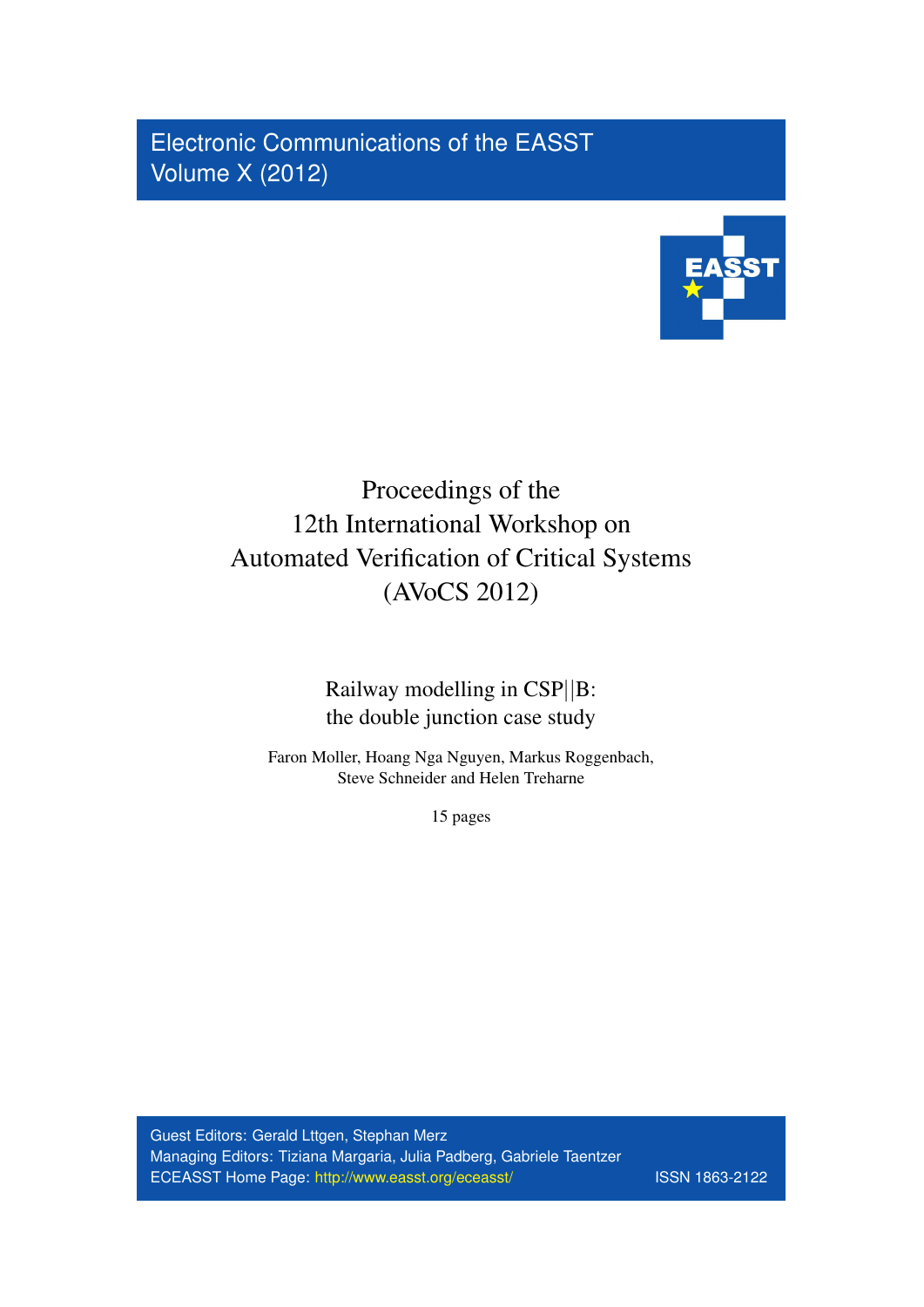

# Railway modelling in CSP||B: the double junction case study

<span id="page-1-0"></span>Faron Moller $^1$  $^1$ , Hoang Nga Nguyen $^1$ , Markus Roggenbach $^1,$ Steve Schneider<sup>[2](#page-1-1)</sup> and Helen Treharne<sup>2</sup>

<sup>1</sup> Swansea University, Wales

<sup>2</sup> University of Surrey, England

<span id="page-1-1"></span>Abstract: This paper reports on recent work in verifying railway systems through CSP||B modelling and analysis. Our motivation is to develop a modelling and verification approach accessible to railway engineers: it is vital that they can validate the models and verification conditions, and — in the case of design errors — obtain comprehendable feedback. In this paper we run through a full production cycle on a real double junction case study, supplied by our industrial partner, who contributed at every stage. As our formalization is, by design, near to their way of thinking, they are comfortable with it and trust it. Without putting much effort on optimization for verification, the scale of the models analyzed is comparable with the work of other groups.

Keywords: Railway verification, CSP||B, modelling and analysis, ProB.

# 1 Introduction

Formal verification of railway control software has been identified as one of the "Grand Challenges" of Computer Science [\[Jac04\]](#page-14-0). But in respect of this challenge, a question has been asked by the community: "Where do the axioms come from?" [\[Fia12\]](#page-14-1). Bluntly expressing a view common to the Formal Methods community, Paulson states, "I have seen many pieces of work spoilt by unrealistic models, incorrect axioms or proofs of irrelevant properties" [\[Pau12\]](#page-15-0). The modelling of systems and of proof obligations, needs to be *faithful*.

Our paper reports on a case study in which railway engineers and computer scientists together undertake the exercise of domain engineering and formal modelling. By involving the railway engineers from the start, we benefit twofold: they provide a realistic case study – a double junction – and they guide the modelling approach, ensuring that it is natural to the working engineer. In the context of railways, the double junction case study represents a typical railway node, commonly found on any railway network. The rules defining its operation are of moderate size. The exercise helps to confirm the naturalness of our approach, beyond the previous toy examples we have carried out, e.g., the mini-alvey benchmark from the literature, see [\[MNR](#page-15-1)+12a, [MNR](#page-15-2)+12b].

Here, we use CSP||B [\[ST05\]](#page-15-3), which combines event-based with state-based modelling. CSP||B has successfully been applied in domains as diverse as information systems, networks of nanorobots, and file transmission protocols. It ideally caters for the double nature of railway systems, which involves events such as train movements and, in the interlocking, state based reasoning. In this sense, CSP||B offers the means for the natural modelling approach we strive for: the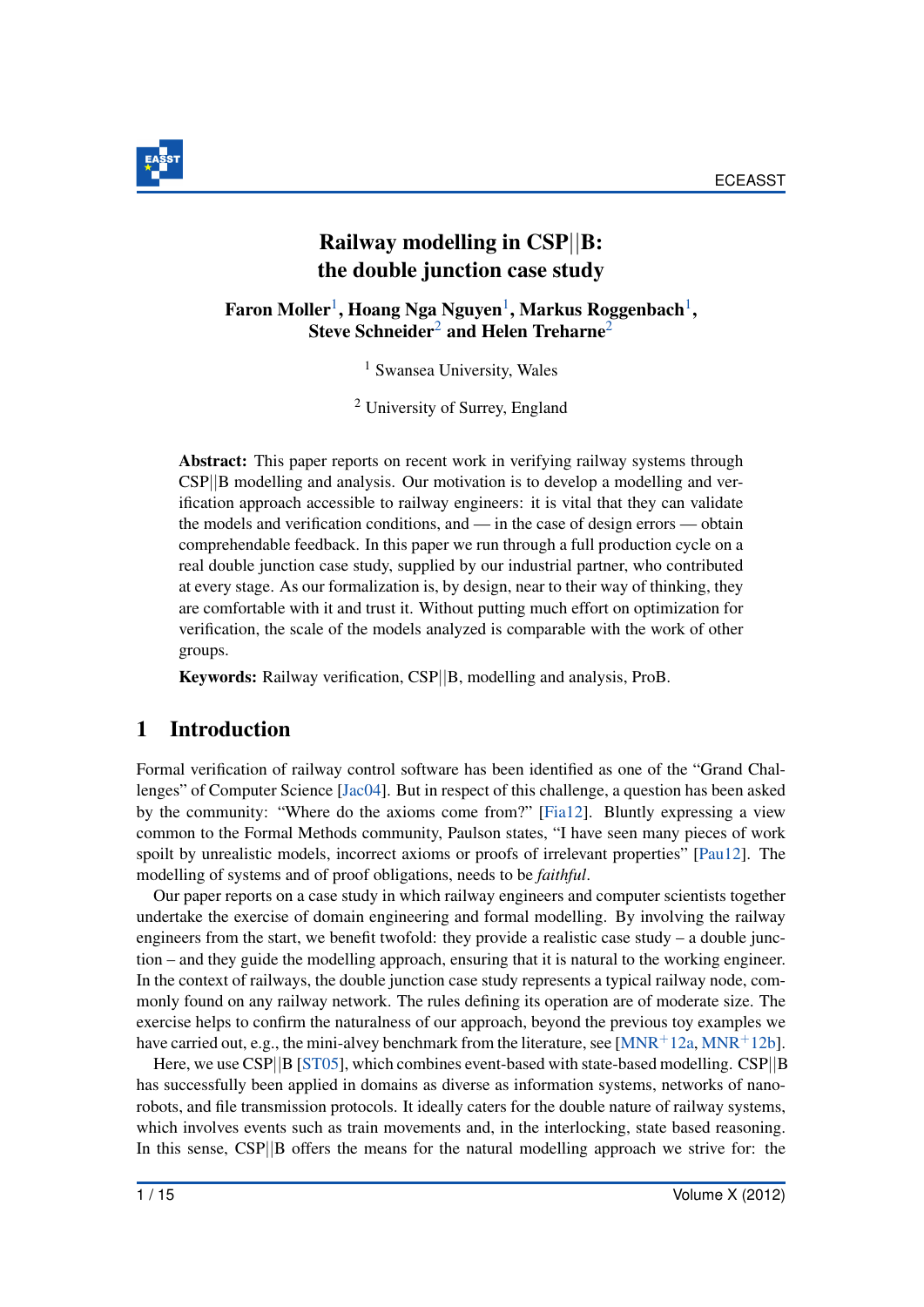

formal models are close to the domain models. To the domain expert, this provides traceability and ease of understanding. Having defined models which the railway engineers are confident are faithful, the verification tool PROB [\[LB08\]](#page-15-4) allows us to analyze the obtained models for safety and liveness, and provides meaningful counter example traces if appropriate.

Outline We first introduce the double junction. Then we briefly discuss our modelling lan-guage CSP||B. In Section [4](#page-5-0) we describe our generic modelling approach from  $MNR+12a$ ,  $MNR<sup>+</sup>12b$  $MNR<sup>+</sup>12b$ ] and discuss its advancement for the double junction. This generic model is then instantiated with the double junction, see Section [5.](#page-8-0) Finally, we carry out a number of verification experiments: these establish that the double junction is safe, and that mistakes in the tables describing its control lead to error traces meaningful to railway engineers. In Section [7](#page-12-0) we put our contribution in the context of related approaches, and Section [8](#page-13-0) concludes the paper.

### 2 The double junction challenge

In this paper, we model the double junction which was set as a challenge by our industrial partner. Figure [1](#page-3-0) depicts the *scheme plan* for the double junction, which comprises of a track plan, a control table, and release tables. This case study contains features that have not been present in our previous CSP||B railway modelling: the related points (the flank protection, and the treatment of P103 and P104 as a unit) and the fact that the system is open (i.e., contains entries and exits). These aspects provide a number of new modelling challenges for our application of CSP||B.

The *track plan* provides the topological information of the double junction. As given to us by our industrial partner, it consists of 20 tracks (e.g., the track AA), six signals (S2, S3, S4, S5, S16, and S17), and four points (P101, P102, P103, and P104). In order to protect its open ends, we add three further signals (S1, S8, and S19). Furthermore, we add entry and exit tracks on which trains can "appear" and "disappear". This extended track plan, though more complex, allows us to study safety covering *all* tracks of the original plan.

An interlocking system gathers train locations, and sends out commands to control signal aspects and point positions. The *control table* determines how the double junction interlocking system sets signals and points for so called *routes*. A route is a piece of railway on which a train can travel inbetween two signals. Each route is attached to a signal. For each route, there is one row describing the condition under which the signal can show proceed for it. There are two rows for signal S3: one for the main line (Route 3A) and one for the side line (Route 3B). For example, signal S3 for the main line can only show proceed when point P101 is in normal (straight) position and tracks AB, AC, AD and AE all are clear. We leave out the rows for the routes attached to the signals S1, S5, S8, S2, S17, and S19: They don't involve points; their clear part consists of one track and possibly an overlap, e.g., for the route on signal S1 of the tracks AA and AB.

The interlocking also allocates *locks* on points to particular route requests to keep them locked in position, and releases such locks when trains have passed. For example, the setting of Route 3B obtains locks on all points, namely P101, P102, P103, and P104, and sets them all to reverse. The locks are released after the train has passed. *Release tables* store the relevant track. For example, the lock 3B can be removed on point P101 when the train has arrived on track BW1.

In this setting, we consider two safety properties: *collision-freedom* excludes two trains occu-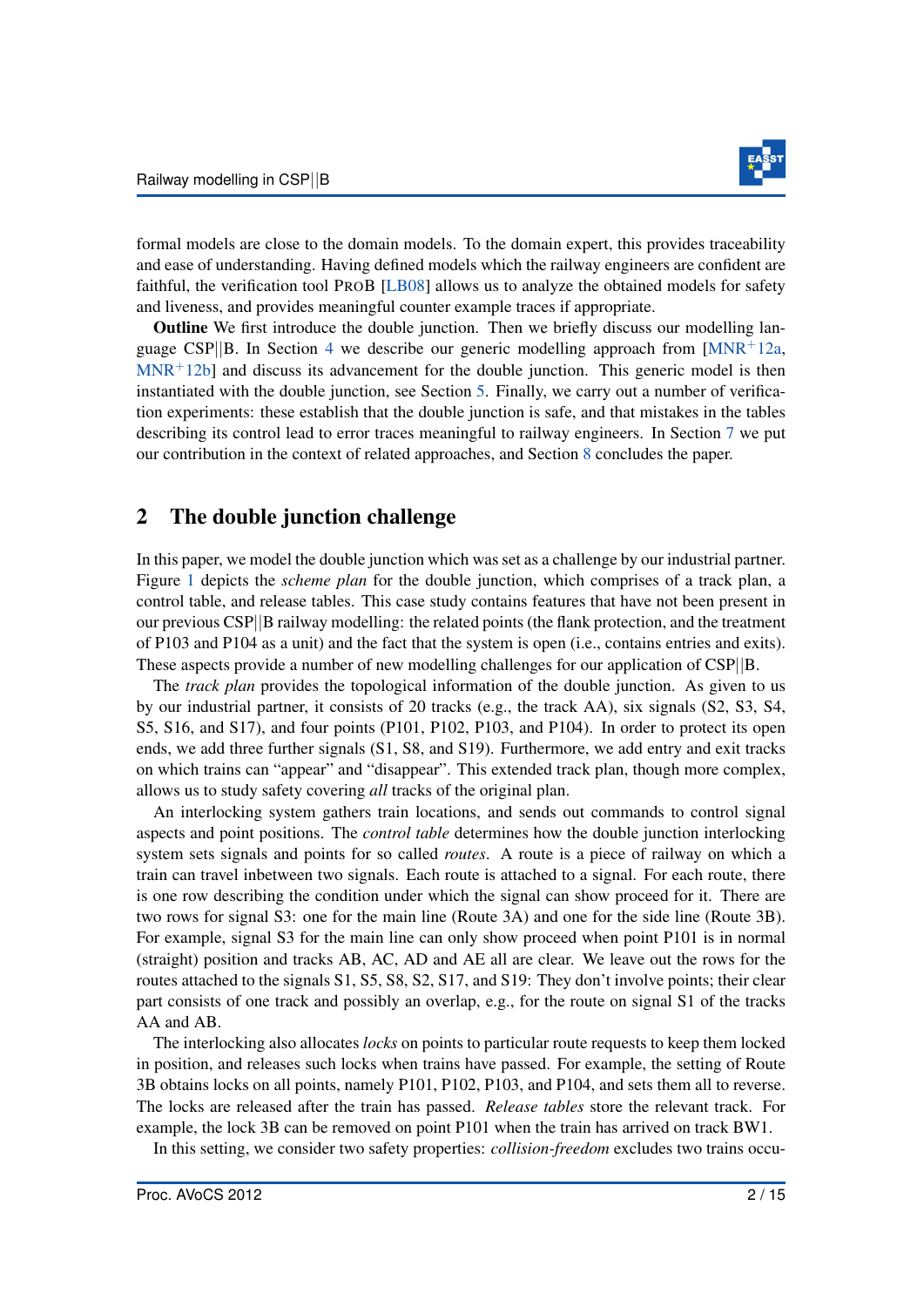

<span id="page-3-0"></span>

#### Control table

| Route | Normal           | Reverse                                        | Clear                |
|-------|------------------|------------------------------------------------|----------------------|
| 3A    | P <sub>101</sub> |                                                | AB, AC, AD, AE       |
| 3B    |                  | P <sub>101</sub> P <sub>102</sub> <sup>*</sup> | AB, AC, BW1, BW2,    |
|       |                  | P103 P104                                      | CM, CL               |
| 4A    | P101* P102       |                                                | BV, BW2, BW1, BX,    |
|       | P103 P104        |                                                | BY, BZ               |
| 16A   |                  | P <sub>102</sub>                               | DR, BX, BY, BZ       |
|       |                  |                                                | $*$ flank protection |

*\* flank protection*

#### Release tables

| P <sub>101</sub> | Occupied | P <sub>102</sub> | Occupied | P <sub>103</sub> | Occupied | P <sub>104</sub> | Occupied |
|------------------|----------|------------------|----------|------------------|----------|------------------|----------|
| 3Α               | AD       | 3Β               | СM       | 3B               | СM       | 3B               | СM       |
| 3B               | BW1      | 4A               | BY       |                  | BX       |                  | ВX       |
| 4A               | ВX       | 16A              | BY       | 4A               |          | 4A               |          |

Figure 1: Scheme plan of the double junction.

pying the same track; and *no-derailment* says that whenever a train enters a point, the point is set to cater for this; e.g., when a train travels from track DR to track BY, point P102 is set so that it connects DR and BY (and not BW1 and BY).

The correct design for the control table and release tables is safety-critical: mistakes can lead to collision or derailment. Our verification approach provides counter-example traces in these cases – see Section [6.](#page-8-1)

# 3 CSP||B

The CSP||B approach [\[ST05\]](#page-15-3) is an approach that allows us to specify communicating systems using a combination of the B-Method [\[Abr96\]](#page-14-2) and the process algebra CSP (Communicating Sequential Processes) [\[Hoa85\]](#page-14-3). The overall specification of a combined communicating system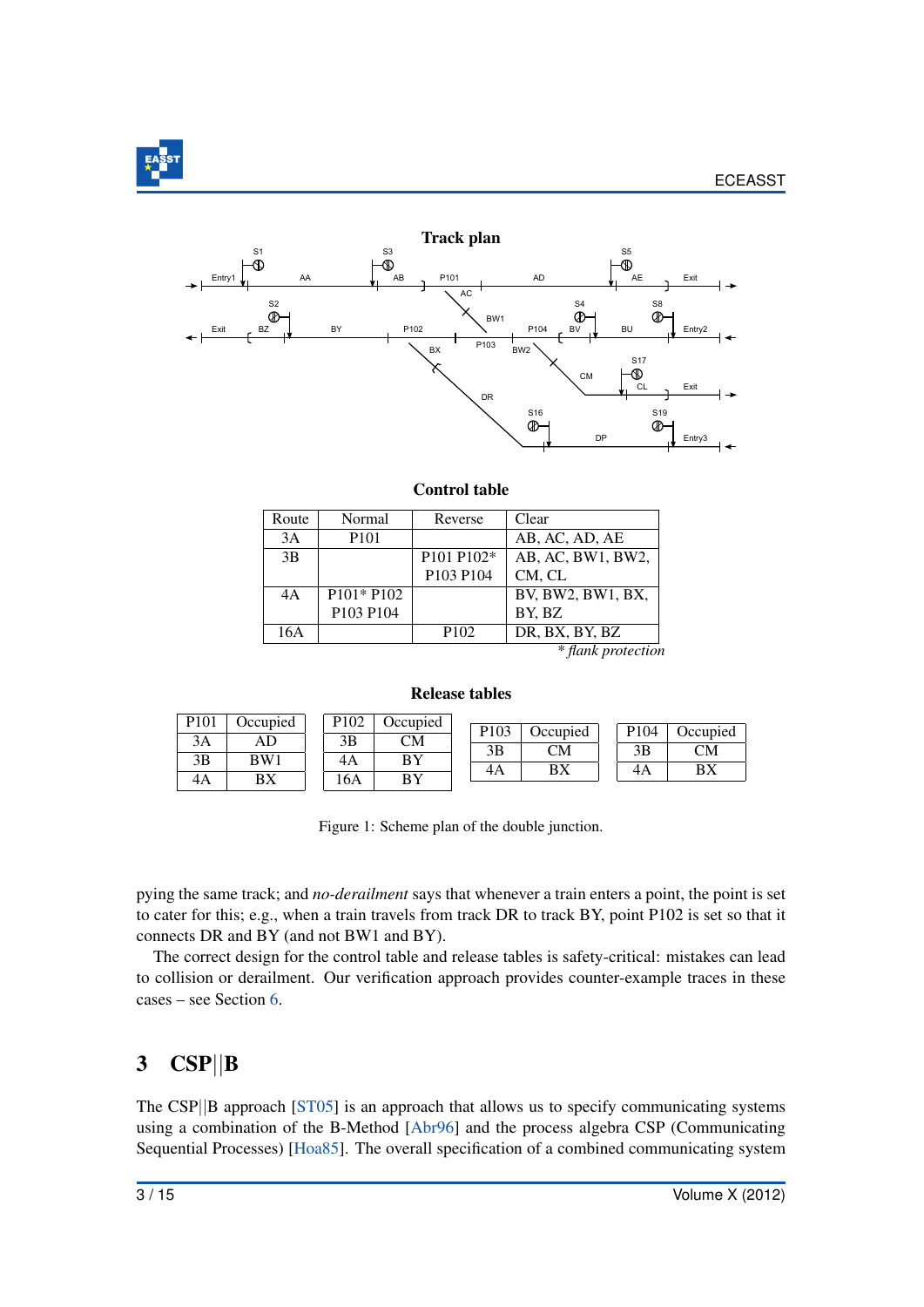

is comprised of two separate specifications: one given by a number of CSP process descriptions and the other by a collection of B machines. Our aim when using B and CSP is to factor out as much of the "data-rich" aspects of a system as possible into B machines. The B machines in our CSP||B approach are classical B machines, which are components containing state and operations on that state. The CSP||B theory allows us to combine a number of CSP processes *Ps* in parallel with machines *Ms* to produce *Ps*  $\parallel$  *Ms*, which is the parallel combination of all the controllers and all the underlying machines. Such a parallel composition is meaningful because a B machine is itself interpretable as a CSP process whose event-traces are the possible execution sequences of its operations. The invoking of an operation of a B machine outside its precondition within such a trace is defined as divergence [\[Mor90\]](#page-15-5). Therefore, our notion of consistency is that a combined communicating system *Ps* k *Ms* is *divergence-free* and also *deadlock-free*.

A B machine consists of a collection of clauses and a collection of operations. The MACHINE clause declares the abstract machine and gives its name. The VARIABLES clause declares the variables that are used to carry the state information within the machine. The INVARIANT clause gives the type of the variables, and more generally it also contains any other constraints on the allowable machine states. The INITIALISATION clause determines the initial state of the machine. Operations are given in the format

#### $oo \longleftarrow op(ii) = PRE P THEN S END$

The declaration *oo* ←− *op*(*ii*) introduces the operation: it has name *op*, a (possibly empty) output list of variables *oo*, and a (possibly empty) input list of variables *ii*. The precondition of the operation is predicate *P*. This must give the type of any input variables, and can also give conditions on when the operation can be invoked. If it is invoked outside its precondition then divergence results. Finally, the body of the operation is *S*. This is a *generalised substitution*, which can consist of one or more assignment statements (in parallel) to update the state or assign to the output variables. Conditional statements and nondeterministic choice statements are also permitted in the body of the operation. In combined communicating systems we also define B machines that do not have operations and only contain sets, constants and invariants. These are included in order to provide contextual information to a system.

The language we use to describe the CSP processes for B machines is as follows:

$$
P ::= e?x!y \rightarrow P(x) | P_1 \square P_2 | P_1 \square P_2 | \text{if } b \text{ then } P_1 \text{ else } P_2 \text{ end} | N(exp) |
$$
  

$$
P_1 || P_2 | P_1_A ||_B P_2 | P_1 ||_1 P_2
$$

The process  $e?x!y \rightarrow P(x)$  defines a channel communication where *x* represents all data variables on a channel, and *y* represents values being passed along a channel. Channel *e* is referred to as a *machine channel* as there is a corresponding operation in the controlled B machine with the signature  $x \leftarrow e(y)$ . Therefore the input of the B operation *y* corresponds to the output from the CSP, and the output *x* of the B operation to the CSP input. Here we have simplified the communication to have one output and one input but in general there can be any number of inputs and outputs. The external choice,  $P_1 \square P_2$ , is initially prepared to behave either as  $P_1$ or as *P*2, with the choice being made on occurrence of the first event in the environment. The internal choice,  $P_1 \sqcap P_2$ , is similar, however, the choice is made by the process rather than the environment. Another form of choice is controlled by the value of a boolean expression in an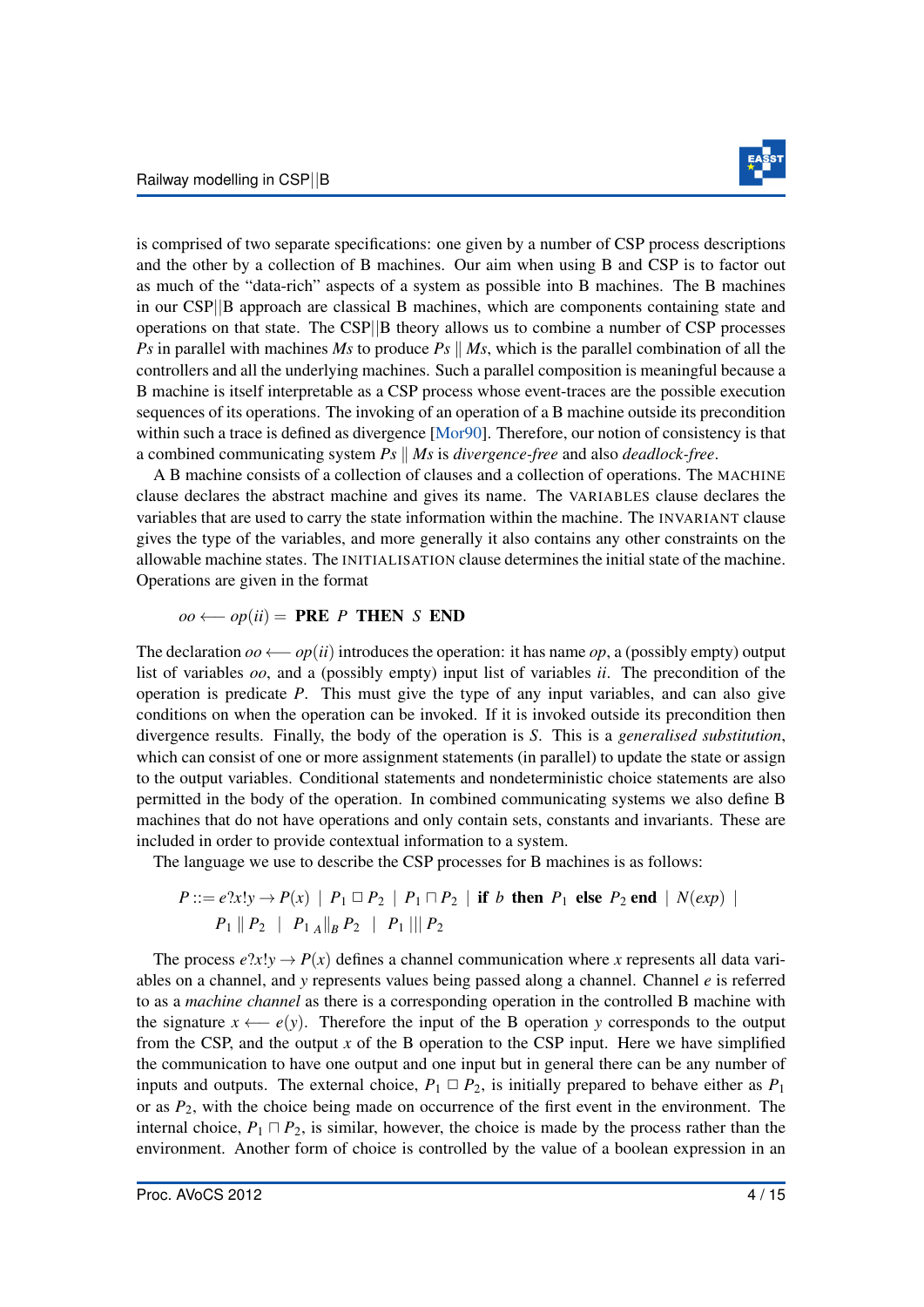

if expression.  $N(exp)$  is a call to a process where N is the process name and  $exp$  is an expression. The synchronous parallel operator,  $P_1 \parallel P_2$ , executes  $P_1$  and  $P_2$  concurrently, requiring them to synchronize on all events. The alphabetized parallel operator,  $P_{1A} \parallel_B P_2$ , requires synchronisation only in *A*∩*B*, allowing independent performance of events outside this set. Finally, the interleaving operator,  $P_1$  |||  $P_2$ , allows concurrent processes to execute completely independently.

# <span id="page-5-0"></span>4 The general modelling approach

Together with railway engineers we developed a common view on the information flow in railways: physically, a railway consists of (at least) four different components; see Figure [2.](#page-5-1) The *Controller* selects and releases routes for trains. The *Interlocking* serves as a safety mechanism with regards to the Controller and, in addition, controls and monitors the Track equipment. The *Track equipment* consists of elements such as signals, points, and track circuits: signals can show proceed or halt; points can be in normal position (leading trains straight ahead) or in reverse position (leading trains to a different line)



<span id="page-5-1"></span>Figure 2: Information flow.

and track circuits detect if there is a train on a track. Finally, *Trains* have a driver who determines their behaviour. For simplicity, we make the (unrealistic) assumption that track equipment reacts instantly and is free of defects.

The information flow shown in Figure [2](#page-5-1) suggests that railways should be modelled in an *eventbased* way: the controller sends a request message to the interlocking to which the interlocking responds; the interlocking sends signalling information to the trains; and the trains inform the interlocking about their movements. The interlocking serves as the system's clock: messages can be exchanged once per cycle.

The control and release tables as shown in Figure [1](#page-3-0) as well as their processing in the interlocking – see the discussion of Figure [4](#page-7-0) below – however suggest that railways should be modelled in an *state-based* way: if points are in a certain state and tracks are in the state "clear," then the signal controlling a route can be set to proceed; if some track is "clear", then a lock can be removed from a point. In the following, we develop a modelling approach which is generic in the scheme plan.

CSP||B caters for this double nature of railways: the interlocking as the "data-rich" component is modelled as a single, dynamic B machine, the *Interlocking* machine. It represents the centralized control logic of a rail node, which reacts to its environment without taking any initiative. The *Interlocking* machine offers to perform events in the form of operations to the two active system components: the controller and the trains, both of which are modelled as CSP processes.

The Trains and Controller processes run independently of each other, on the CSP level expressed with an interleaving operator – see Figure [3](#page-6-0) (lines 24 and 26). It is an internal decision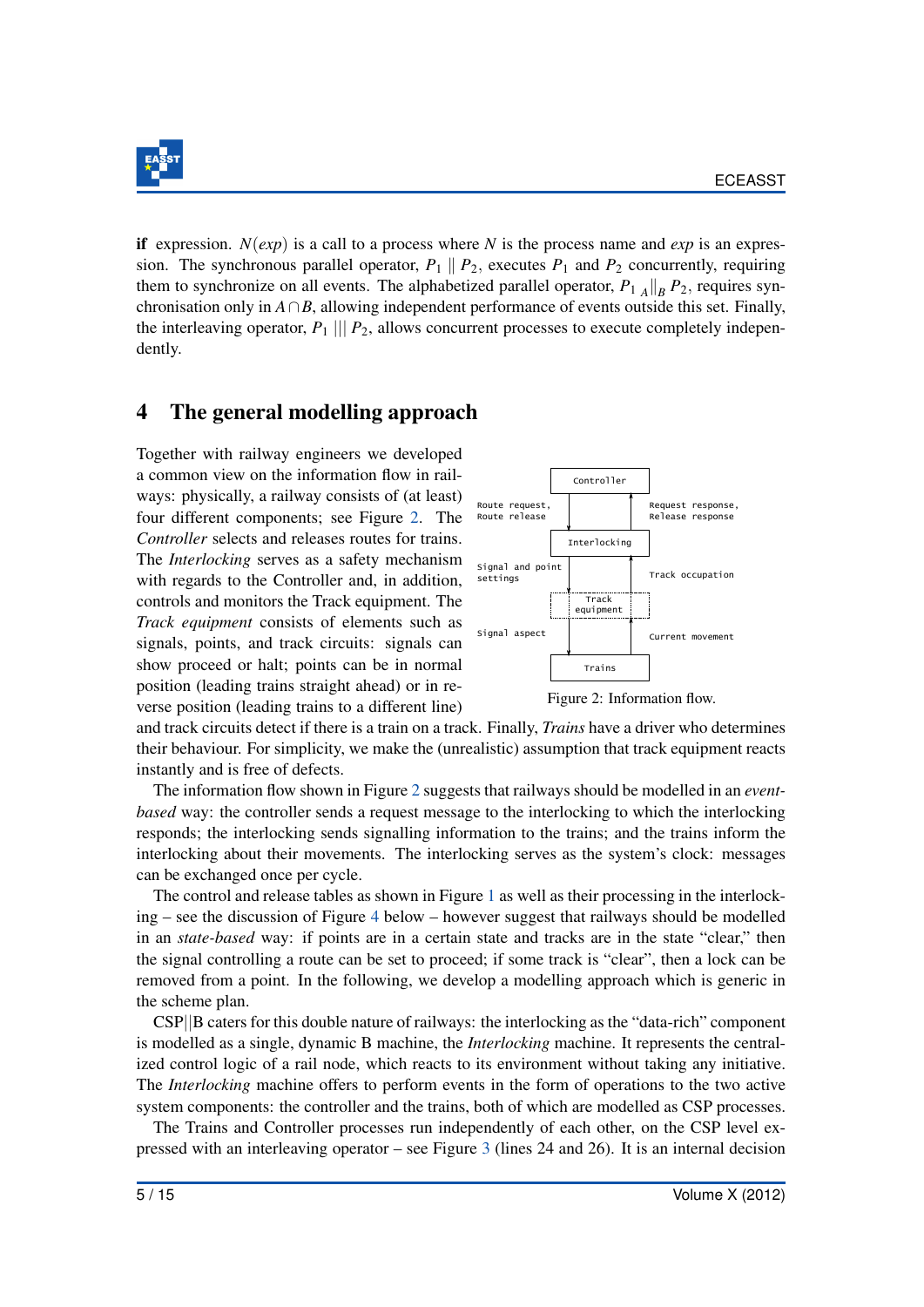

```
1 RW_CTRL =
 2 \bigcap_{r \in \text{ROUTE}} (\text{request}! r ? b \rightarrow \text{RW\_CTRL})3 \mid \square4 \bigcap_{r \in \text{ROUTE}} (release! r ? b \rightarrow RW\_CTRL)\frac{5}{6}TRAIN\_OFF(t) = enter! t?newp \rightarrow TRAIN\_CTR(t, newp)7
 \begin{array}{c|c} 8 & TRAIN\_CTRL(t, pos) = \\ 9 & \text{pos} \neq EXIT \wedge pos \end{array}9 pos ∈/ EXIT ∧pos ∈ SIGNALHOMES & nextSignal!t?aspect →
10 if aspect == green
11 then
12 move!t.pos?newp \rightarrow TRAIN_CTRL(t,newp)
\overline{13} n
14 \qquad \qquad star!t, pos \rightarrow TRAIN\_CTRL(t, pos)15 else
16 stay!t.pos \rightarrow <b>TRAIN_CTRL(t,pos)
17 \Box18 pos \notin EXIT \wedge pos \not\in SIGNALHOMES \&19 \longleftarrow move!t.pos?newp \rightarrow TRAIN_CTRL(t,newp) \sqcap20 \Box21 \qquad \qquad stay!t.pos \rightarrow TRAIN_CTRL(t,pos)<br>22
             22 - 122324 |ALL\_TRANS = |||_{t \in TRAN} \text{TRAN}\_OFF(t)2526 CTRL = RW\_CTRL || ALL\_TRANS
```
Figure 3: CSP control processes for Controller and Trains.

of the controller which routes are requested to be set or to be released (lines 2, 3, and 4). Similarly, it is an internal decision of the train (driver) to stay or to move in front of a green signal (line 13) or when there is no signal (line 20). However, a train has to stop in front of a red signal (line 16). This logic is sometimes referred to as the *driving rules* of a train.

The *Interlocking* machine captures information about the location of trains on tracks using the *pos:* TRAIN  $\rightarrow$  *ALLTRACK* function. In Section [6](#page-8-1) we will discuss the reason for this weak invariant and its impact on safety verification. The machine also captures the current information about successor tracks through a dynamic function *nextd* which is dependent upon the position of the points. Furthermore, the machine captures information about signal settings using the function *signalStatus* and point settings using the sets: *normalPoints* and *reversePoints*. Finally, the current locks on points are modelled using *currentLocks*. The initial state of the model sets all tracks to being empty, all signals to red, all points to the normal position and no locks are made on points. This dynamic state is then updated and queried, respectively, in the four operations of the *Interlocking* machine.

Figure [4](#page-7-0) shows the full B code of a typical operation of the *Interlocking* machine. It describes how a release request from the controller is processed. The release is granted provided a number of conditions is fulfilled (the signal of the route is green, line 6, there are points locked for the route, line 8, etc.). In such a case, a number of state changes are made (the signal of the route is set to red, line 15, etc.) and the controller is notified with a "yes" (line 19). Otherwise, the state does not change and the controller is notified with a "no".

Figure [5](#page-7-1) shows the overall architecture of our modelling. The CSP controller and the *Interlocking* machine are independent of any particular scheme plan. They are supported by a *Topology*, a *ControlTable*, a *ReleaseTable*, and a *Context* machine. These four machines encode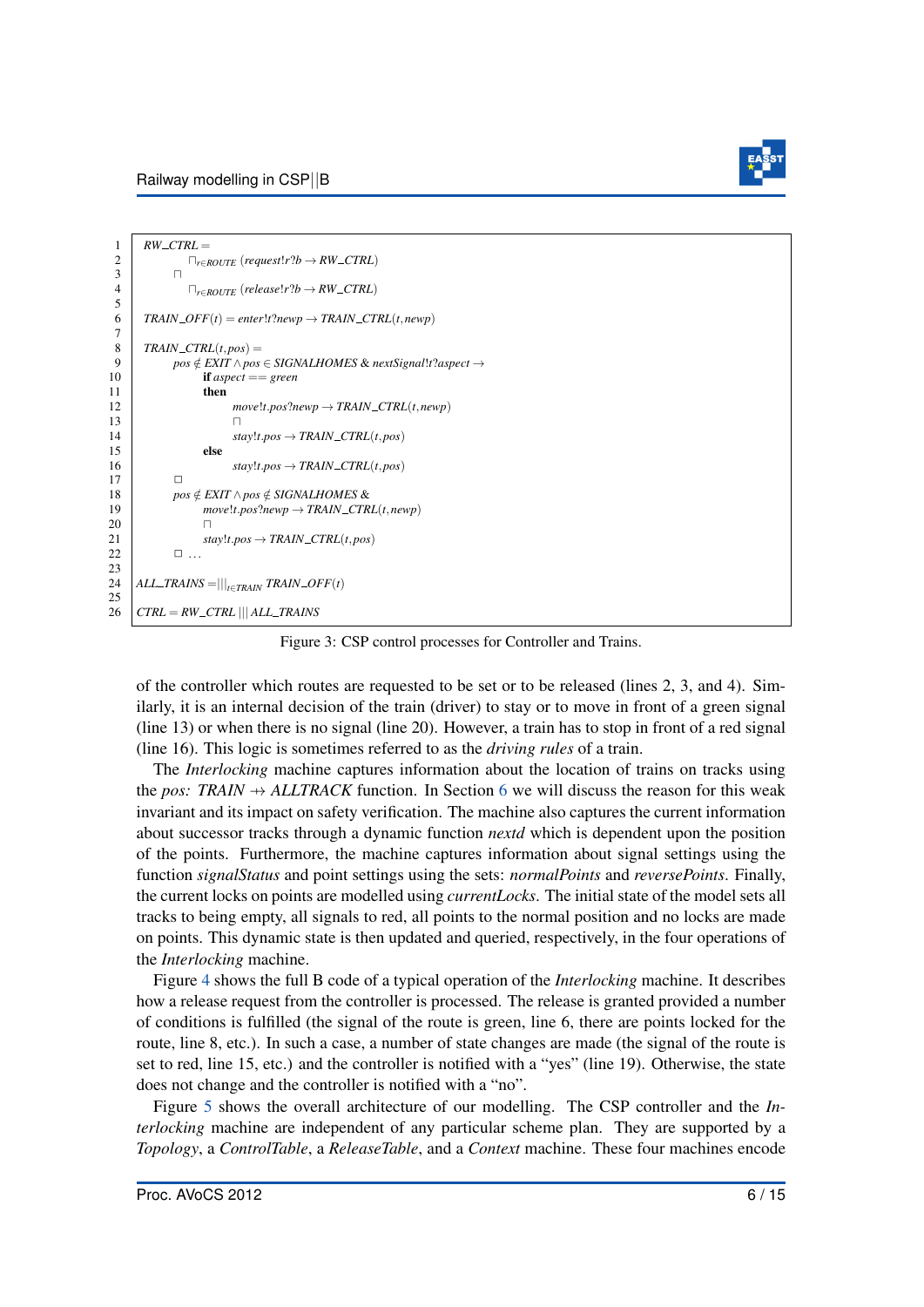

<span id="page-7-0"></span>

| 1              | $bb \leftarrow$ release(route) =                                                                             |
|----------------|--------------------------------------------------------------------------------------------------------------|
| $\overline{2}$ | <b>PRE</b> route $\in$ <b>ROUTE THEN</b>                                                                     |
| 3              | <b>LET</b> emptyTracks = TRACK \ran(pos) IN                                                                  |
| 4              | IF                                                                                                           |
| 5              | /* the signal of the route is green $*/$                                                                     |
| 6              | $signalStatus(signal(root)) = green \wedge$                                                                  |
| 7              | $/*$ points locked for the route $*/$                                                                        |
| 8              | $currentLocks[route] = lockTable[route] \wedge$                                                              |
| 9              | /* the route is clear $*/$                                                                                   |
| 10             | $clearTable(root) \subseteq emptyTracks \wedge$                                                              |
| 11             | /* no train is in the track preceding the route (i.e. nothing close enough to go through the red light) $*/$ |
| 12             | $homeSignal(signal(root)) \in emptyTracks$                                                                   |
| 13             | <b>THEN</b>                                                                                                  |
| 14             | /* signal of route to red */                                                                                 |
| 15             | $signalStatus(signal(root)) := red$                                                                          |
| 16             | /* release the locks associated with the route */                                                            |
| 17             | $currentLocks := route \leq currentLocks$                                                                    |
| 18             | /* release is successful */                                                                                  |
| 19             | $bb := yes$                                                                                                  |
| 20             | <b>ELSE</b>                                                                                                  |
| 21             | $bb := no$                                                                                                   |
| 22             | <b>END</b>                                                                                                   |
| 23             | <b>END</b>                                                                                                   |
| 24             | <b>END</b>                                                                                                   |
|                |                                                                                                              |

Figure 4: *release* operation from *Interlocking*.

the scheme plan and are the parameter in our generic approach. Seen as B machines, these four supporting machines are stateless, and provide generic domain definitions; see Figure [6](#page-7-2) for a typical example from the *ControlTable* machine which splits up the modelling of a control table into two relations and one function.

As the CSP||B code is easy to read and moreover short, it is actually possible to discuss and to validate it with railway engineers. This is especially useful for discussing the algorithms underlying the four operations of the Interlocking machine which they confirmed to be correct. On their request, we removed an event from our model that should inform the train (driver) that there was no signal ahead. They also confirmed our insight of the dual nature of railways by stating that they actually developed and still use a programming language for interlockings which offers primitives for manipulating both events and states.



<span id="page-7-1"></span>Figure 5: Architecture.

|  | normalTable $\in$ ROUTE $\leftrightarrow$ POINTS $\land$  |
|--|-----------------------------------------------------------|
|  | reverseTable $\in$ ROUTE $\leftrightarrow$ POINTS $\land$ |
|  | $clearTable \in ROUTE \rightarrow \mathbb{P}(TRACT)$      |

<span id="page-7-2"></span>Figure 6: Generic control table definition from *ControlTable*.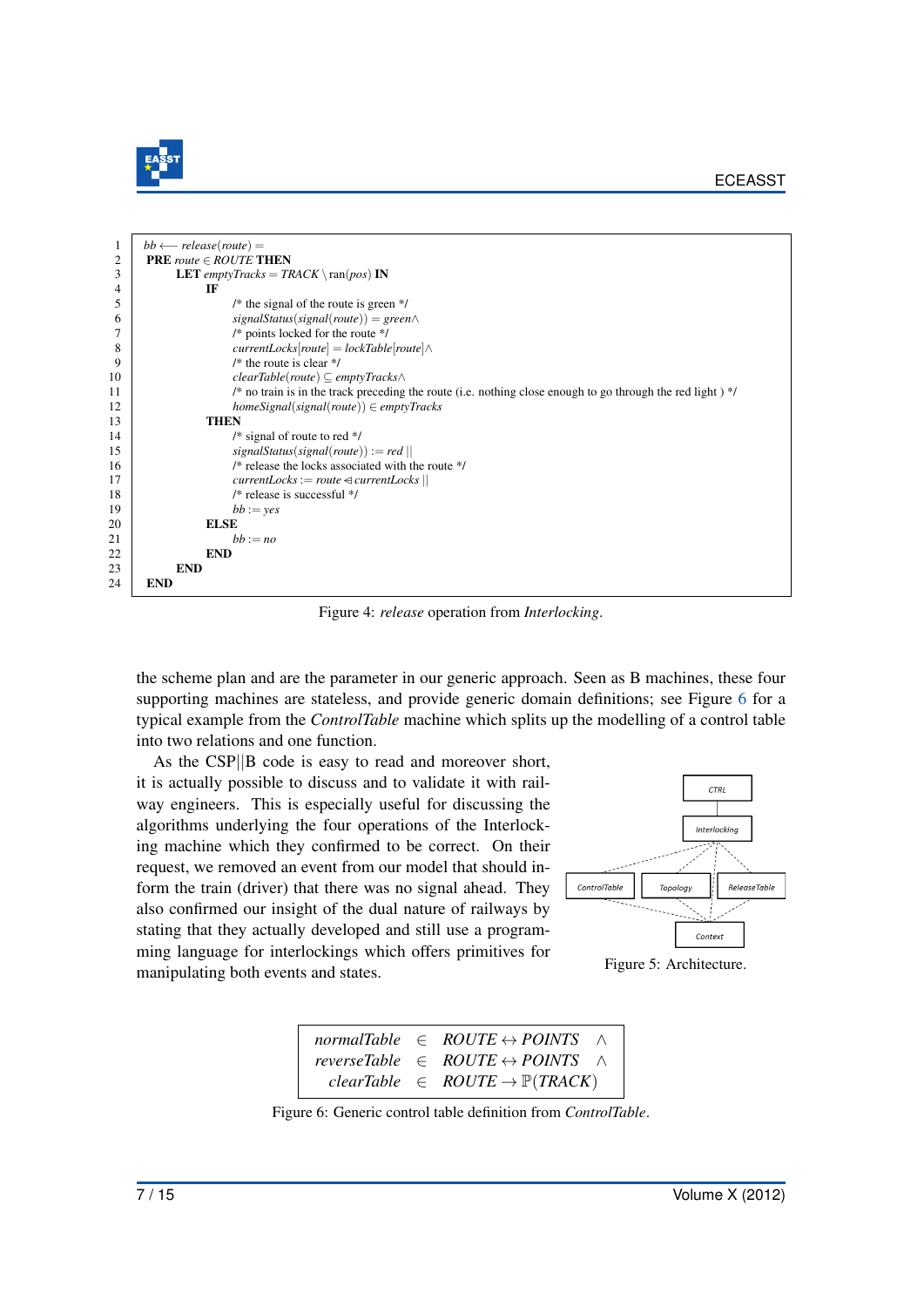

<span id="page-8-3"></span>*ALLTRACK* = {*AA*,*AB*,*AC*,*AD*,*AE*,*BZ*,*BY*,*BX*,*BW*1,*BW*2,*BV*,*BU*, *CM*,*CL*,*DR*,*DP*,*Entry*1,*Entry*2,*Entry*3,*Exit*,*nullTrack*};  $TRACK = ALLTRACK - {nullTrack}$ 

Figure 7: Datatype definitions for tracks defined in *ClosedContext*.

### <span id="page-8-0"></span>5 Modelling the double junction

Using the generic model presented in Section [4](#page-5-0) we now instantiate the domain specific definitions with the scheme plan of the double junction. Technically, this means instantiating the set, relation and function definitions of the four supporting B machines *ControlTable*, *Topology*, *ReleaseTable* and *Context*. We encourage readers to download the complete  $CSP||B \text{ model}^1$  $CSP||B \text{ model}^1$ .

We begin with the simplest machine *ClosedContext*, which provides simple set definitions, as shown in Figure [7.](#page-8-3) We specifically include the *nullTrack* in order to be able to identify derailment of a train. As seen above in Figure [6,](#page-7-2) the *ControlTable* machine splits up modelling the control table into two relations and a function. These are now instantiated for the double junction, e.g., see the instantiation of clearTable in Figure [8](#page-8-4) [2](#page-8-5) . The *ReleaseTable* machine is instantiated in a similar way.

<span id="page-8-4"></span>

|  | clearTable = $\{A1 \mapsto \{AA, AB\}, A2 \mapsto \{BZ\}, A3 \mapsto \{AB, AC, AD, AE\},\}$ |
|--|---------------------------------------------------------------------------------------------|
|  | $B3 \mapsto \{AB, AC, BW1, BW2, CM, CL\},\$                                                 |
|  | $A4 \mapsto \{BV, BW1, BW2, BX, BY, BZ\},\$                                                 |
|  | $AS \mapsto \{AE\}, AB \mapsto \{BU, BV\}, A16 \mapsto \{DR, BX, BY, BZ\},$                 |
|  | $A17 \mapsto \{CL\}, A19 \mapsto \{DP, DR\}\}$                                              |

Figure 8: The clear table information as defined in *ControlTable*.

The *Topology* machine models which signals are associated with a route, the track where a signal is situated, the track where points are situated and relations between tracks and possible successor tracks. For example, Figure [9](#page-9-0) illustrates the relation *homeSignal* and instantiates it for the double junction example stating the signal *S3* is associated with routes *3A* and *3B* and that it is situated on track *AA*. The topology also provides all possible pairs of tracks and their successor tracks.

Comparing the instantiation of our model with the double junction with the scheme plan given in Figure [1](#page-3-0) is straightforward. The railway engineers can easily work with the generic domain definitions. The concrete data needed for the instantiation could, in principle, be automatically derived from scheme plans in data formats used in the rail industry.

### <span id="page-8-1"></span>6 Verification

In this section we focus on the safety verification approach of our method. Our aim is to verify that the tables of a scheme plan are designed in such a way that only "safe" train movements can happen. We rely on the PROB toolset [\[LB08\]](#page-15-4) to verify our CSP||B models as it supports

<span id="page-8-2"></span><sup>1</sup> CSP||B model download: http://www.csp-b.org under publications.

<span id="page-8-5"></span><sup>2</sup> In PROB [\[LB08\]](#page-15-4) *8A* is represented as *A8* since PROB does not allow names to begin with a numeral.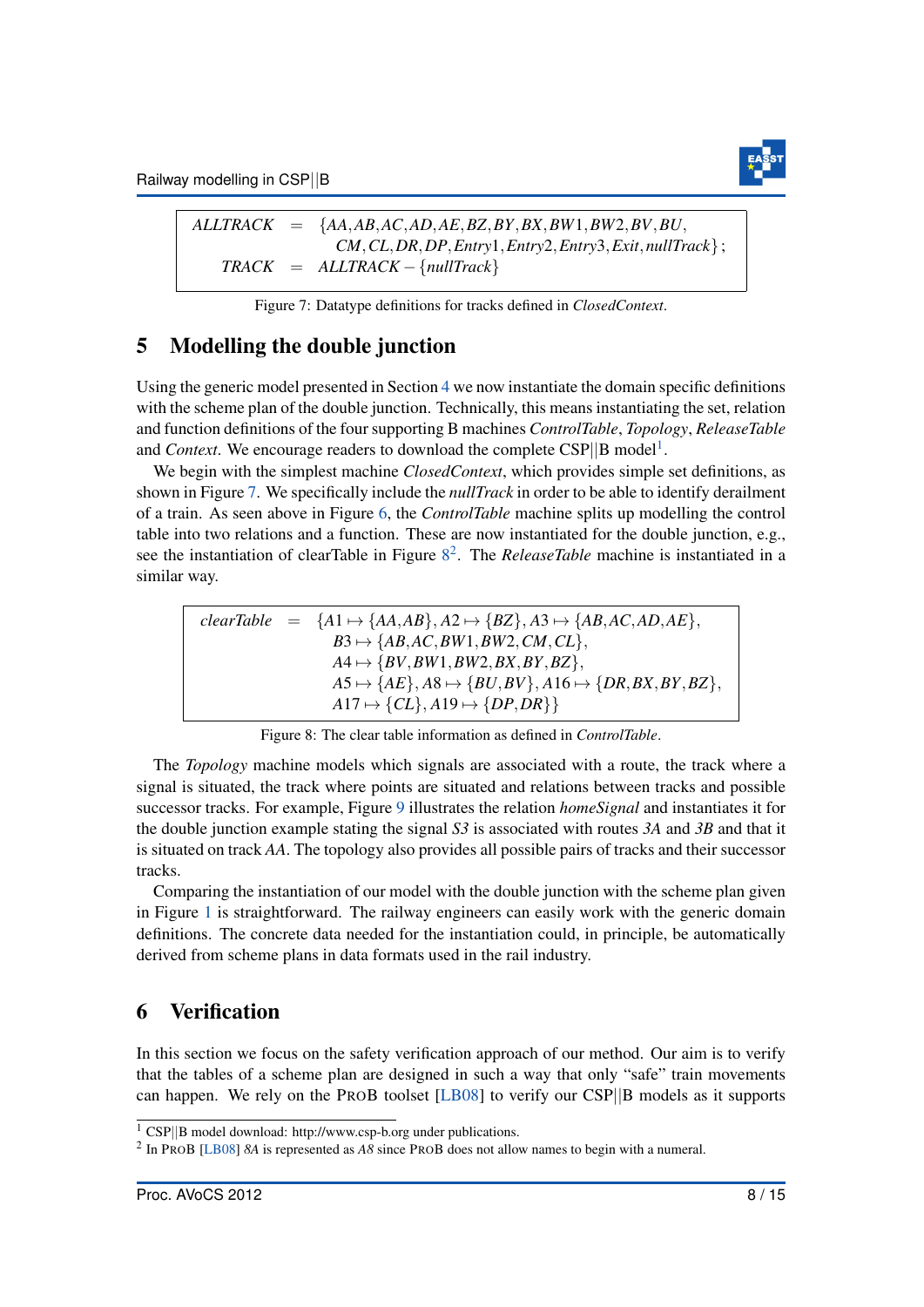

```
signal \in ROUTE \rightarrow SIGNAL \landsignal = {(A1 \rightarrow S1),(A2 \rightarrow S2),(A3 \rightarrow S3),(B3 \rightarrow S3),(A4 \rightarrow S4),
                             (A5 \rightarrow S5),(A8 \rightarrow S8),(A16 \rightarrow S16),(A17 \rightarrow S17),(A19 \rightarrow S19)homeSignal ∈ SIGNAL \rightarrow TRACK \landhomeSignal = \{(S1 \rightarrow Entry1), (S2 \rightarrow BY), (S3 \rightarrow AA), (S4 \rightarrow BU), (S5 \rightarrow AD),(S8 \rightarrow Entry2), (S16 \rightarrow DP), (S17 \rightarrow CM), (S19 \rightarrow Entry3) ^
          next \in \text{TRACK} \leftrightarrow \text{TRACK} ∧
          next = {(Entry1 \mapsto AA),(AA \mapsto AB),(AB \mapsto AC),(AC \mapsto AD),(AD \mapsto AE),
                          (AE \rightarrow Exit), (AC \rightarrow BW1), (BW1 \rightarrow BW2), (BW2 \rightarrow CM),
                          (CM \rightarrow CL), (CL \rightarrow Exit), (Entry2 \rightarrow BU), (BU \rightarrow BV), (BV \rightarrow BW2),(BW2 \rightarrow BW1), (BW1 \rightarrow BX), (BX \rightarrow BY), (BY \rightarrow BZ), (BZ \rightarrow Exit),(Entry3 \rightarrow DP), (DP \rightarrow DR), (DR \rightarrow BX), (Exit \rightarrow Exit)}
```
Figure 9: Definitions from *Topology*.

B models that are controlled by CSP controllers. Furthermore, ProB provides a user-friendly tooling environment that copes well with the complexity of verifications.

In carrying out the verification, our starting point is:

- that the generic descriptions in the B machines are correct;
- that the driving rules dictating how trains can move in the railway system in the CSP process *CT RL* are correct; and
- that the safety conditions identified by CTL formulae faithfully represent the assumptions identified in Section 2.

However, we make no assumptions about the correctness of the instantiations of the scheme plan in the *Topology*, *ControlTable* and *ReleaseTable*. As such, our verification strategy resonates closely with that of Haxthauhen *et al.* [\[HPK11\]](#page-14-4).

Since we do not assume that the tables are correct, we cannot rely on a universal "once-andfor-all" verification; each railway system (such as the double junction) has to be verified with respect to its particular scheme plan – reflecting current practice in rail industry, where a control table and release tables are individually designed for each track plan.

This notwithstanding, we can nonetheless outline a general strategy which can be followed for any specific railway system. This strategy involves the following steps:

1. We first review the *CTRL* process in order to produce the most compact control process possible, which we refer to as *RESTRICTED CTRL*. This means that we should remove all the events which do not update the B state and hence have no impact on safety verification. Typically, these events will be those that are in the alphabet of *CTRL* and not in the alphabet of *Interlocking* and those events that report a response of *no* or *false*. This step also involves replacing the internal choice operators with external choice operators in order to make the *RESTRICTED CTRL* process deadlock free – which is justified as they have the same semantics within the traces model which we employ for our safety analysis.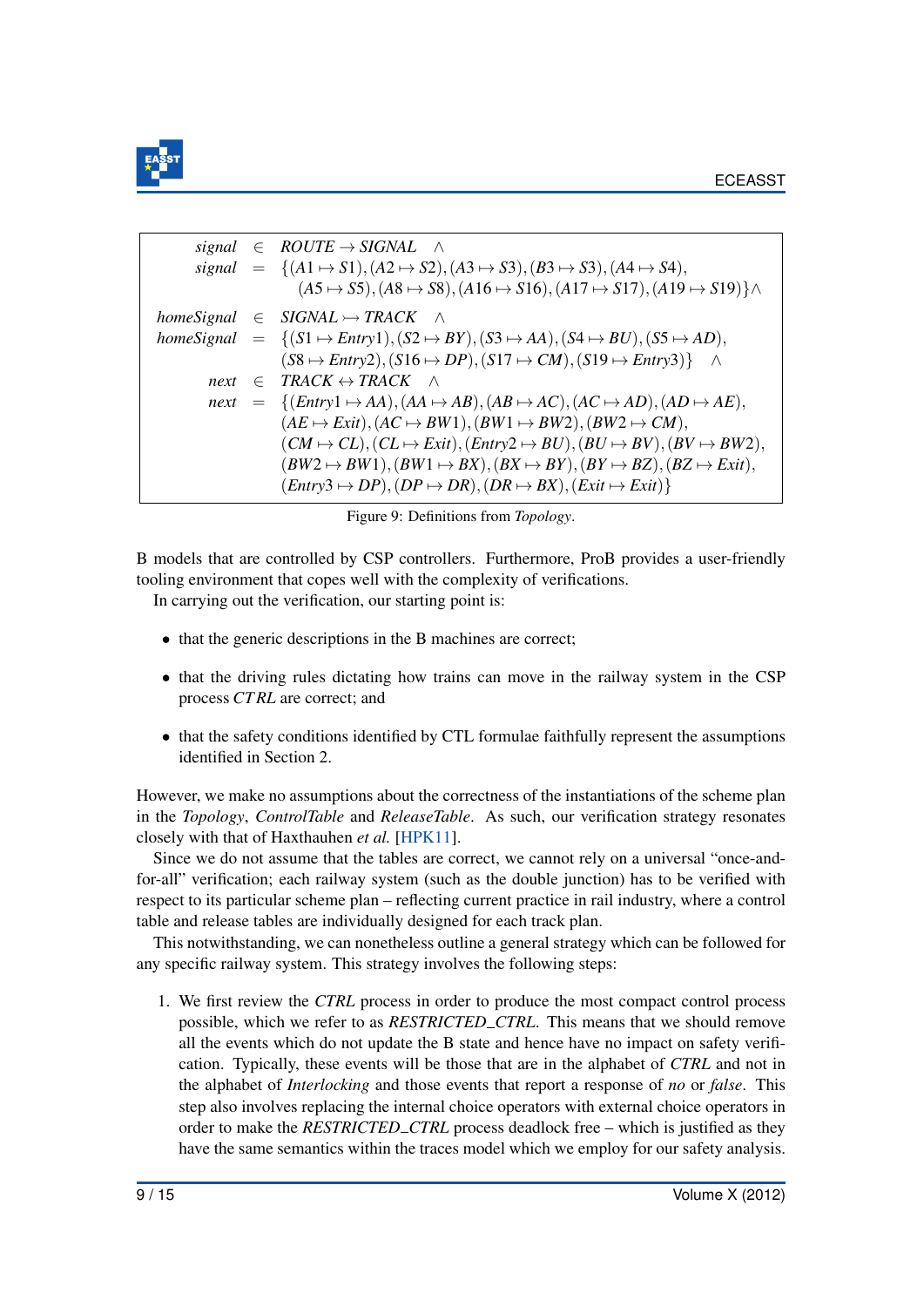$\frac{5}{6}$ 



2. We then model check *RESTRICTED\_CTRL | Interlocking* for deadlock-freedom and invariant violations. Since the invariants in the B machine do not capture our complete safety check, this step simply gives confidence in the combination.

```
collision = PRE exists_1, t_2 \cdot \mathbf{t}_1 \in TRAIN \land t_2 \in TRAIN \land t_1 \in \text{dom}(pos) \land t_2 \in \text{dom}(pos) \land t_2 \in pos(t_1) \notin EXIT \land pos(t_2) \notin EXIT \land t_1 \neq t_2 \land pos(t_1) = pos(t_2)2<br>
\begin{array}{c}\n p \circ s(t_1) \notin \text{EXIT} \land pos(t_2) \notin \text{EXIT} \land t_1 \neq t_2 \land pos(t_1) = pos(t_2) \\
 \text{THEN } \text{skip}\n\end{array}\begin{array}{c|c}\n 3 \\
 4\n \end{array} THEN skipEND<sub></sub>
         6 derailment = PRE ∃t • t ∈ TRAIN ∧t ∈ dom(pos)∧pos(t) = nullTrack
7 THEN skip
8 END
```
Figure 10: new *collision* and *derailment* operations in *Interlocking* machine.

3. Finally, we model check *RESTRICTED CTRL* k *Interlocking* with respect to safety. In order to do this, we must augment our model with specific error events, *e.g.*, *collision* and *derailment* (as depicted in Figure [10\)](#page-10-0). These are events which should only be enabled when safety is violated. We achieve this by first introducing these operations in the *Interlocking* machine, and then by augmenting the control process *RESTRICTED CTRL* to be *RESTRICTED CTRL* ||| *RUN*({*collision*,*derailment*}). Then safety verification is achieved by checking a CTL formula on the combination. We use the following CTL formulae: *AG*(*not e*(*collision*)) and *AG*(*not e*(*derailment*)).

Failure of the CTL checking will enable us to identify errors in control and release tables, and provide meaningful traces to demonstrate this violation.

An alternative approach that comes to mind for verifying safety is to strengthen the *pos* function in the invariant of *Interlocking* to  $pos \in TRAIN \rightarrow TRACK$ ; that is, to assert *pos* to be an injective function, thus allowing at most one train on any one track and allowing trains to be moved only to valid tracks. The reason we take the approach of using temporal logic formulae is as follows. When combining CSP processes and B machines in parallel, we require the B machines themselves to be consistent with respect to their invariants. However, the *Interlocking* machine on its own would not be valid with respect to such a stronger invariant. In practice, the temporal logic check gives us the same safety guarantee.

### 6.1 Safety Verification of the Double Junction

We considered four scenarios, and in each case used PROB to check the CTL formulae representing safety in the model. The analysis results for these four scenarios are summarised in Figure [11.](#page-11-0)

**Scenario 1 - B model only:** The B machine contains  $2^{20} \times 4^4 \times 2^{10} \times 2^9$  states, since we have 20 tracks, 4 points, 10 routes, and 9 signals. It is not appropriate to consider verifying the safety of a railway system by examining the *Interlocking* machine in isolation because the B model alone does not place any constraints on train movements. Therefore it is no surprise that a collision occurs. The following counter-example trace illustrates that both trains start on *Entry*1 and move through the red light associated with signal *S*1 and then leads *bertie* to collide with *albert* on *AA*.

h*enter*.*albert*.*Entry*1,*move*.*albert*.*Entry*1.*AA*, *enter*.*bertie*.*Entry*1,*move*.*bertie*.*Entry*1.*AA*i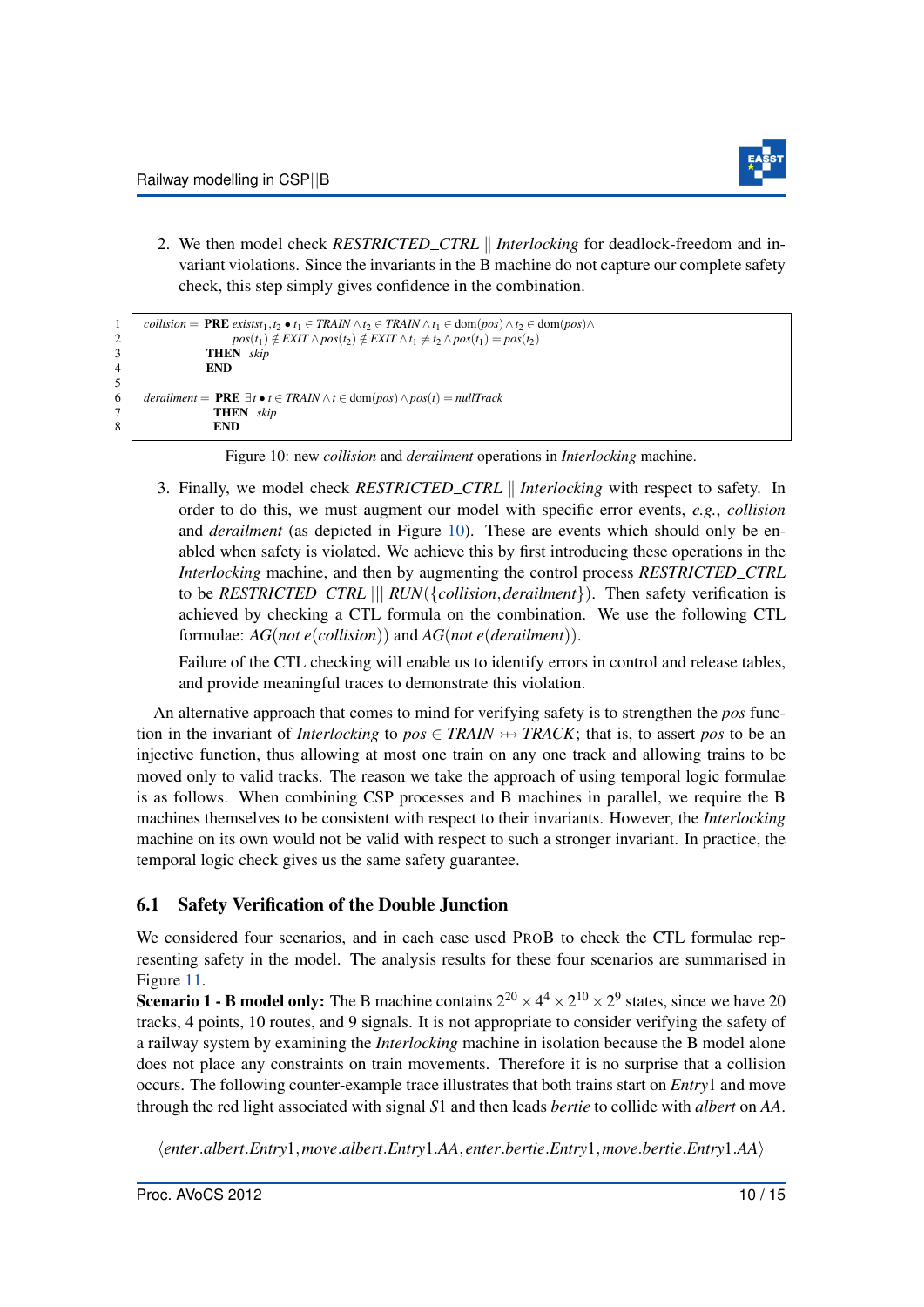

<span id="page-11-0"></span>

|                          | <b>Description</b>                               | <b>States</b>  | <b>Result</b>                  |
|--------------------------|--------------------------------------------------|----------------|--------------------------------|
|                          |                                                  | <b>Checked</b> |                                |
| -1                       | B machines alone. No CSP: no driving rules,      | $\mathbf{x}$   | Simple violation of collision  |
|                          | so trains can always move                        |                |                                |
| 2                        | B machines and RESTRICTED_CTRL, con-             | 240,655        | No violation                   |
|                          | strained to reduce state space                   |                |                                |
| 3                        | Faulty clear tracks for a route in Control Table | 352,367        | Violation trace with 22 events |
|                          |                                                  |                | found, leading to a collision  |
| $\overline{4}$           | Faulty points in Control Table                   | 20,109         | Violation trace with 10 events |
|                          |                                                  |                | found, leading to a derailment |
| $\overline{\mathcal{L}}$ | Alteration to Release Table                      | 85,052         | Violation trace with 9 events  |
|                          |                                                  |                | found, leading to a derailment |

|  | Figure 11: Scenarios checked for the double junction. |  |  |
|--|-------------------------------------------------------|--|--|
|  |                                                       |  |  |

<span id="page-11-1"></span>1 *removedEvents* = {| *stay* |} ∪ {*nextSignal*.*t*.*red* | *t* ∈ *TRAIN*} ∪ {*request*.*r*.*no*,*release*.*r*.*no* | *r* ∈ *ROUTE*} 2 *RESTRICTED CTRL* = (*CTRL*[α(*CTRL*) || *removedEvents*]*Stop*) ||| *RUN*({*collision*,*derailment*})

Figure 12: Restriction of the *CTRL* process.

Scenario 2 - CSP||B model: We begin by identifying an appropriate restricted controller as shown in Figure [12.](#page-11-1) Steps 2 and 3 of the verification strategy are then applied, resulting in *all* nodes being checked and the CTL formulae being true. In this case the train driving rules ensure that collisions and derailments do not occur.

Scenario 3 - CSP||B model with faulty clear tracks for a route in control table: Suppose the control table is adjusted to contain a mistake by omitting *AC* from the tracks that should be clear to grant route 3*A*. The clear table information in the B machine *ControlTable*, then, is as follows:

 $clearTable = \{A1 \mapsto \{AA, AB\}, A2 \mapsto \{BZ\}, A3 \mapsto \{AB, AD, AE\},\}$  $B3 \mapsto \{AB, AC, BW1, BW2, CM, CL\},\$  $A4 \mapsto \{BV, BW1, BW2, BX, BY, BZ\},\$  $A5 \mapsto \{AE\}, A8 \mapsto \{BU, BV\}, A16 \mapsto \{DR, BX, BY, BZ\},$  $A17 \mapsto \{CL\}, A19 \mapsto \{DP, DR\}$ 

Then a trace with 22 events is produced as a counter-example for the CTL *collision* check, which leads to a collision of the two trains on *AD*. Since *clearTable*(*A*3) does not take *AC* into consideration, the fact that *albert* is already on *AC* is ignored. Consequently, as *AB*, *AD* and *AE* are not occupied, the route is granted, then signal *S*3 is set to green and this enables *bertie* to make the moves which lead to the collision.

Scenario 4 - CSP||B model with faulty points in control table: If the control table contains a mistake on the directions of points, then this may also impact on safety. For example, suppose *P*101 is the wrong way around in the control table for route 3*A*:

normalTable = 
$$
\{A4 \mapsto P101, A4 \mapsto P102, A4 \mapsto P103, A4 \mapsto P104\} \wedge
$$
  
reverseTable = 
$$
\{A3 \mapsto P101, B3 \mapsto P101, B3 \mapsto P102, B3 \mapsto P103, B3 \mapsto P104,
$$
  

$$
A16 \mapsto P102\}
$$

Then, by checking the CTL formula for no derailment, PROB gives a counter-example trace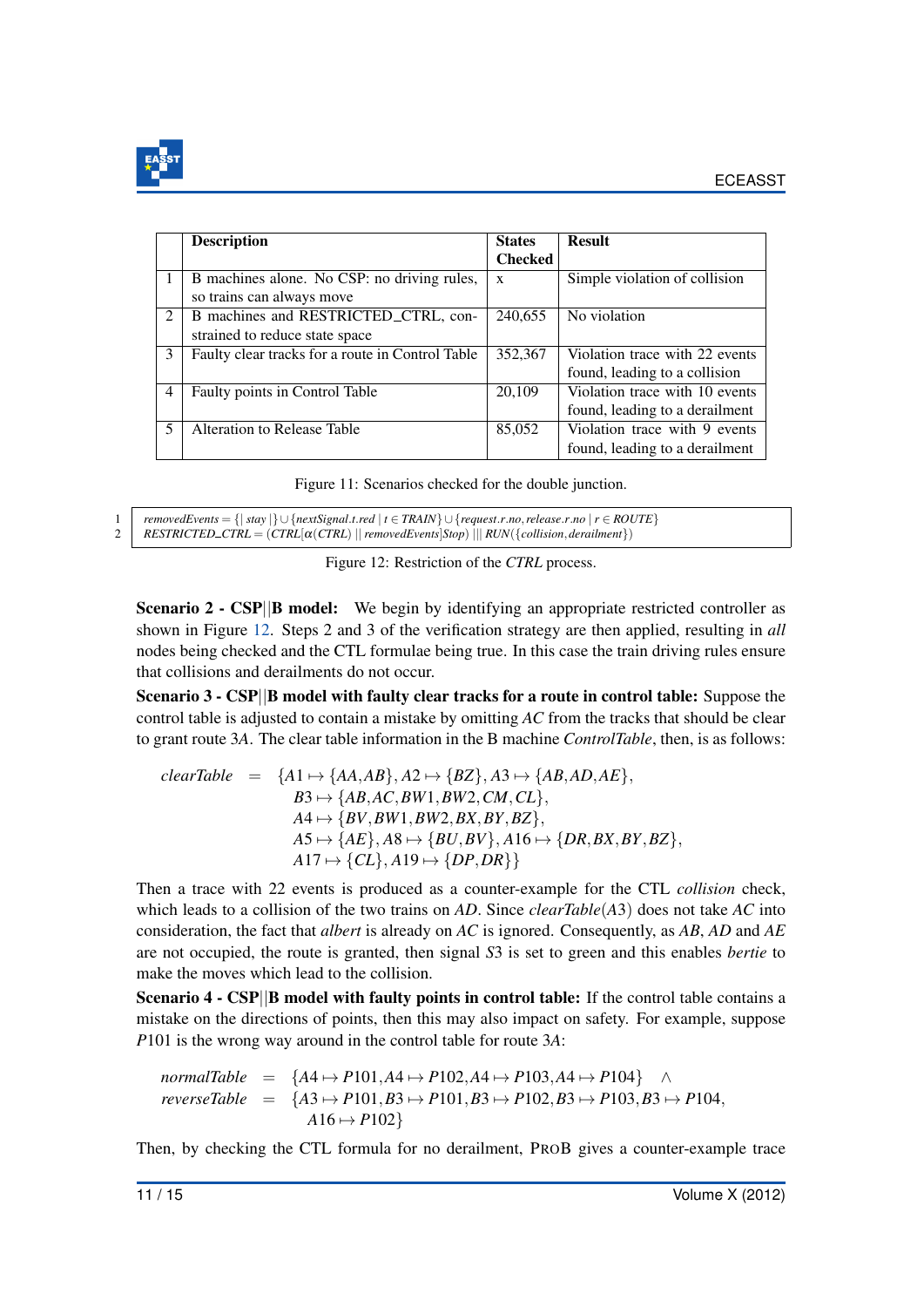

showing that *albert* derails when moving from *BW*1, *bertie* is not involved in this trace. *Albert* requests route 3*A* but the points *P*101 direct him to *BW*1, however *P*103 is set to normal causing *albert*'s derailment. Less of the state space needed to be explored before this became apparent to generate this trace.

Scenario 5 - CSP||B model with alteration to release table: If the release table contains a mistake so that a lock is released too early, then this may also impact on safety. For example, suppose the lock *P*102 for route 16*A* is now released when a train occupies *DR*, i.e.,  $(DR \rightarrow$  $(A16, P102)$  is included in the *releaseTable* instead of  $(BY \rightarrow (A16, P102))$ . The CTL derailment check yields a counter-example trace comprised of 9 events where *albert* moves from *DR* into *nullTrack* as *P*102 is not in the reverse position. This is caused by the fact that (i) *P*102 is released too early when *albert* is on *DR* and, hence, (ii) there is a request for *A*4 which is successfully granted and moves *P*102 into the normal position.

The railway engineers consider the counter-example traces above as informative, especially in combination with the possibility to explore the whole state space along these traces in PROB. From the engineer's point of view, the above scenarios represent design errors typical in the production of scheme plans.

### <span id="page-12-0"></span>7 Related work

Our work builds upon prior approaches to the modelling and verification of railways. [\[LFFP11,](#page-15-6) [SBRG12,](#page-15-7) [Ant11\]](#page-14-5) are prominent examples from the B community, [\[SWD97,](#page-15-8) [Mor93\]](#page-15-9) are classical contributions from process algebra, [\[HP00\]](#page-14-6) uses techniques from Algebraic Specification. On a lower abstraction layer [\[FMGF11,](#page-14-7) [JR10,](#page-15-10)  $CCL+12$  $CCL+12$ ] verify the safety of interlocking programs with logical approaches.

#### 7.1 Modelling comparison

In this paper we have applied our modelling strategy to the double junction. Our modelling is most related to Winter's approach in CSP [\[Win02\]](#page-15-11) and Abrial's modelling in Event-B [\[Abr10\]](#page-14-9).

Winter [\[Win02\]](#page-15-11) presents a generic, event-based railway model in CSP as well as generic formulations of two safety properties: CollisionFreedom and NoMovingPoints. Overall, this results in a generic architecture and a natural representation of two safety properties. Traceability, however, is limited. There are relations in the model which are *derived* from the control table. For example, the driving rule "trains stop at a red signal" is distributed over different parts of the model: it is a consequence of the fact that (1) the event "move to the first track protected by a signal" belongs to a specific synchronziation set and (2) a red signal does not offer this event. Purely event-based modelling leads to such decentralized control. Consequently, the model has no interlocking cycle.

Chapter 17 of the book by Abrial [\[Abr10\]](#page-14-9) gives an excellent detailed description and analysis of the railway domain, deriving a total of 39 different requirements. The modelling approach is generic, even though no concrete model is proven to be correct. Traceability in a tower of specifications can be complex for various reasons. For instance, a requirement can be the consequence of invariants from different levels. The relation between intended properties and the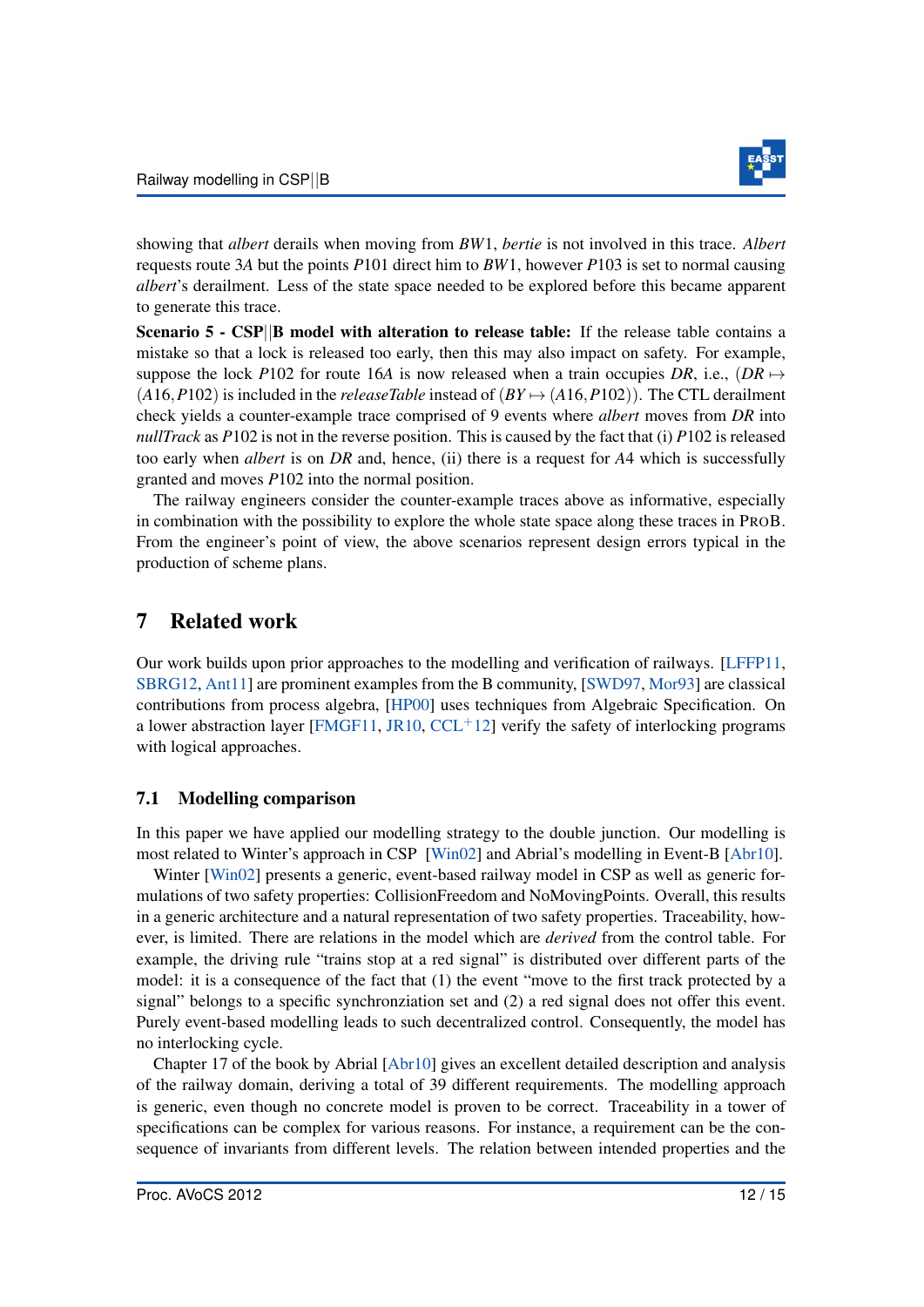

model remains an informal one. This is in contrast to other approaches (including Winter's and our own) which directly represent the intended property in the formal world and then prove that the modelled property is a mathematical consequence of the formal model. Furthermore, the approach is monolithic: behaviour is not attached to different entities to which they relate.

In our railway model a train occupies one track (segment) only. Winter *et al.* [\[WR03\]](#page-15-12) allows trains to occupy two segments which is also restrictive. We recognise that for more realistic model of the double junction we will need to consider the length of the train.

#### 7.2 Verification comparison

The focus of our paper has been on safety verification using model checking in PROB. Model checking is becoming more recognised as an industrial technique [\[FG11\]](#page-14-10) and therefore it is important to discuss it in the context of scalability. Ferrari *et al.* [\[FMGF11\]](#page-14-7) state that model checking large interlocking systems is unfeasible with current state-of-the-art model checkers, in particular SPIN and NuSMV. However, Cimatti *et al.* [\[CCL](#page-14-8)<sup>+</sup>12] have demonstrated considerably success using NuSMV on industrial scale problems. James *et al.* [\[JR10\]](#page-15-10) also demonstrate better results and the feasibility of the lower level approach involving program slicing. A detailed comparison with these approaches is not appropriate since our approach is at a higher level of abstraction. The justification for this higher level of abstraction is that the industrial partners wish to have feedback on interlocking systems already during the design stage.

Nonetheless, as is the case in [\[FMGF11\]](#page-14-7), we successfully use CTL formulae to capture safety requirements. The example given in [\[FMGF11\]](#page-14-7) illustrates that a point should not be moved while a train occupies the track containing the point. In this paper we have not modelled moving points but we would expect to use a similar property in future work.

We recognise that compositional verification will have to be considered when the models do become very large. Winter *et al.* proposes in [\[WR03\]](#page-15-12) and [\[Win12\]](#page-15-13) some decomposition techniques. Our current verification strategy also recognises the need for optimisation and our first experiments with abstration techniques show promising results  $[MNR+12c]$  $[MNR+12c]$ . Furthermore, we will also consider, in the future, composing track plans together to define larger ones. To this end, we will explore the possibility of developing new compositional verification techniques in our CSP||B approach to establish that: if different scheme plans invidually preseve safety then their composition will also preserve safety.

### <span id="page-13-0"></span>8 Conclusion

Through our association with Invensys Rail, we are working towards deriving railway models which are formal and analysable by current verification technologies, yet are fully faithful; we do not want to hide the engineering understandings held by our industrial partners in clever abstract encodings. Despite being expressed in the mathematical language of formal methods, our models must be immediately understandable — and verifiable — by our industrial partners.

This has proven to be a challenge, as we find that the extant approaches to railway modelling have been hindered in this respect by the framework in which they have been carried out. As explained above, modelling in the railway domain involves event-based components as well as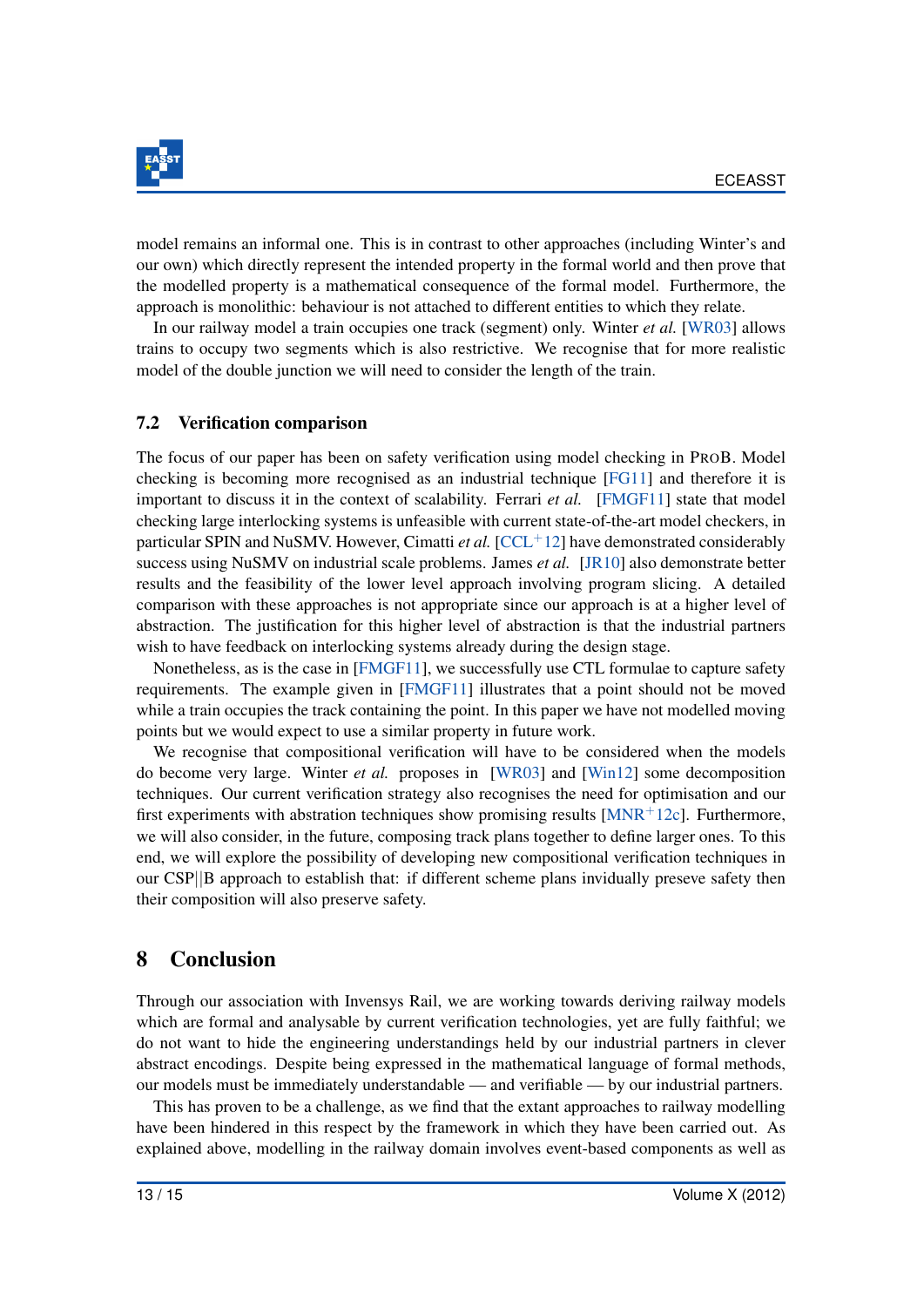

state-based components. Using a solely-event-based framework or a solely-state-based framework succeeds in faithfully representing the relevant components, yet suffers in representing other components through encodings which — whilst clever feats of abstract modelling — are not easily appreciated by the working railway engineer.

Future work will extend the analysis to handle emergency stops (trains passing red signals and stopping in the following track segment) by extending the driving rules. We will also include points moving under trains more explicitly in the model. As well as safety, the model is suitable for analysing the capacity of the track plan: the maximum number of trains it can hold without compromising safety, and this will lead to the investigation of extending CSP||B to handle time.

Acknowledgement: The authors would like to thank Simon Chadwick and Dominic Taylor from the company Invensys Rail for their support, contribution and encouraging feedback.

# Bibliography

<span id="page-14-10"></span><span id="page-14-9"></span><span id="page-14-8"></span><span id="page-14-7"></span><span id="page-14-6"></span><span id="page-14-5"></span><span id="page-14-4"></span><span id="page-14-3"></span><span id="page-14-2"></span><span id="page-14-1"></span><span id="page-14-0"></span>

| [Abr96]     | J.-R. Abrial. The B-Book: Assigning Programs to Meanings. CUP, 1996.                                                                                                                                                         |
|-------------|------------------------------------------------------------------------------------------------------------------------------------------------------------------------------------------------------------------------------|
| [Abr10]     | J.-R. Abrial. <i>Modeling in Event-B.</i> Chapter 17 – Train System. CUP, 2010.                                                                                                                                              |
| [Ant1]      | M. Antoni. 2011. Practical formal validation method of interlocking systems,<br>DCDS'11 Keynote Speaker.                                                                                                                     |
| $[CL+12]$   | A. Cimatti, R. Corvino, A. Lazzaro, I. Narasamdya, T. Rizzo, M. Roveri, A. San-<br>seviero, A. Tchaltsev. Formal Verification and Validation of ERTMS Industrial<br>Railway Train Spacing System. In CAV. Pp. 378–393. 2012. |
| [FG11]      | A. Fantechi, S. Gnesi. On the adoption of model checking in safety-related soft-<br>ware industry. Computer Safety, Reliability, and Security, pp. 383-396, 2011.                                                            |
| [Fia $12$ ] | J. Fiadeiro. 2012. Personal communication.                                                                                                                                                                                   |
| [FMGF11]    | A. Ferrari, G. Magnani, D. Grasso, A. Fantechi. Model Checking Interlocking<br>Control Tables. FORMS/FORMAT 2010, pp. 107-115, 2011.                                                                                         |
| [Hoa85]     | C. A. R. Hoare. Communicating Sequential Processes. Prentice-Hall, 1985.                                                                                                                                                     |
| [HP00]      | A. E. Haxthausen, J. Peleska. Formal Development and Verification of a Dis-<br>tributed Railway Control System. IEEE Trans. Software Eng. 26(8):687-701,<br>2000.                                                            |
| [HPK11]     | A. Haxthausen, J. Peleska, S. Kinder. A formal approach for the construction and<br>verification of railway control systems. Formal Aspects of Computing 23(2):191-<br>219, 2011.                                            |
| [Jac04]     | R. Jacquart (ed.). IFIP 18th World Computer Congress, Topical Sessions. Chap-<br>ter TRain: The Railway Domain - A Grand Challenge. Kluwer, 2004.                                                                            |